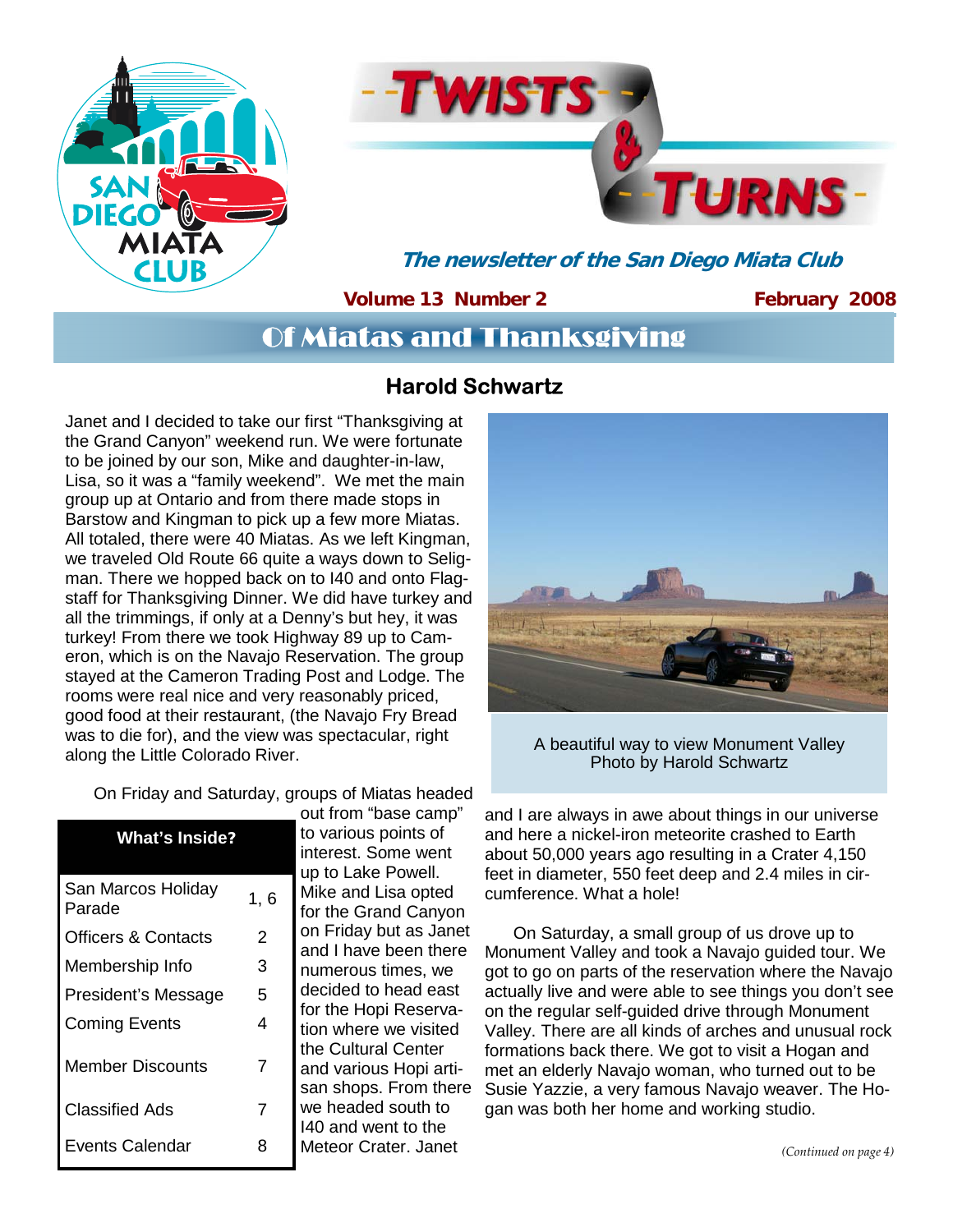# SDMC Officers



**HAROLD SCHWARTZ President** 



**STREETER Vice President** 



**GABE RIVERA Secretary** 

619-670-3789



**HINKI F Treasurer** 

### **Executive Board**

"@..." indicates that e-mail address ends in @sandiegomiataclub.org

**Administrative Board** 

| $\sim$ Indicates that communicies ends in communication. |                 |              |                    |
|----------------------------------------------------------|-----------------|--------------|--------------------|
| PRESIDENT                                                | Harold Schwartz | 858-271-0084 | <i>president</i> @ |
| <b>VICE PRESIDENT</b>                                    | David Streeter  | 951-461-1722 | vicepresident@     |
| <b>SECRETARY</b>                                         | Gabe Rivera     | 619-295-5993 | secretary@         |
| <b>TREASURER</b>                                         | Jack Hinkle     | 760-735-9456 | treasurer@         |
|                                                          |                 |              |                    |

# *To send e-mail to all members of the Board board@...*

**MEMBERSHIP** Jerry & Janice Boster 619-437-4465 *membership@...* **EVENTS COORDINATOR** Tom Thompson 949-492-5885 *events@...*

**CLUB E-MAIL** Bob Kleeman 619-501-9776 *postmaster@...* **WEBMASTER** Dan Garcia 619-448-4380 *webmaster@...*  **CLUB REGALIA** Mike & Lisa Schwartz 858-549-4344 *regalia@...* **HISTORIAN** Elinor Shack 858-485-0278 *mshack@san.rr.com*

**NAME BADGES** Sue Hinkle sportscarr@sbcglobal.net

### **Twists & Turns Staff**

| Editor                     | Laurie Waid                                       | 760-432-0727                                 | newsletter@                                                 |
|----------------------------|---------------------------------------------------|----------------------------------------------|-------------------------------------------------------------|
| PERSONALITIES EDITOR       | Kelley Raymond                                    | 619-846-3784                                 | kray63@yahoo.com                                            |
| <b>TECHNICAL EDITOR</b>    | Barry Billingsley                                 | 858-755-5905                                 |                                                             |
|                            |                                                   |                                              | barrybillingsley@worldnet.att.net                           |
| LOGISTICS                  | Helen Sharp                                       |                                              |                                                             |
| <b>MAILING COORDINATOR</b> | Janice Boster                                     | 619-437-4465                                 | <i>jboster@san.rr.com</i>                                   |
| <b>PROOFREADERS</b>        | Robin Faircloth<br>Carl Martens<br>Cindy Jennings | 760-789-5171<br>619-501-4852<br>619-476-0951 | hawkinlady@cox.net<br>chmartens@cox.net<br>cinjen72@cox.net |
| Printing                   | Sign Up                                           | 858-486-6771                                 | signup7@aol.com                                             |

The SAN DIEGO MIATA CLUB is a California nonprofit corporation. *Twists & Turns* is the monthly newsletter of the SAN DIEGO MIATA CLUB. Use of articles or stories by other Miata clubs is hereby granted, provided proper credit is given. Submissions to the newsletter are welcomed and encouraged. When possible, please e-mail your submissions to the newsletter editor. Submissions may also be mailed to the club's post office box.Submission deadline is the 15th of each month. The Editor reserves the right to edit all submissions.

## **Contact SDMC**

#### **On the web**

*www.sandiegomiataclub.org* 

**24-hour voice message line**  619-434-2007

### **By mail**

P.O. Box 180833 Coronado CA 92178-0833

#### **Club e-mail**

Most club communication is conducted via e-mail through a Yahoo Group named SDMC-List. A free Yahoo account is required. Follow these steps to join.

- 1. Go to *http://autos.groups.yahoo.com/ group/SDMC-List* (capitalization matters!).
- 2. Click "Join This Group!"
- 3. If you have a Yahoo account, log in. If you do not, click "Sign Up" and follow the instructions.
- 4. After logging in, you will be returned to the SDMC-List "Join This Group" page.
- 5. In "Comment to Owner," state that you are an SDMC member.
- 6. Complete remaining selections, perform Word Verification, and click the "Join" button.
- 7. Your SDMC membership will be verified. The verification and approval process may take several days.

For more detailed instructions, see the club's website.

#### **Membership roster**

The membership roster is available to SDMC members only. Follow these steps to access the roster.

- 1. Go to *http://autos.groups.yahoo.com/ group/SDMC-List*.
- 2. Log in and click "Database"
- 3. Click on the most current table in the tables list
- 4. To print, click "Printable Report." The printed copy will be 15–20 pages. For more detailed instructions and options, see the club's web site.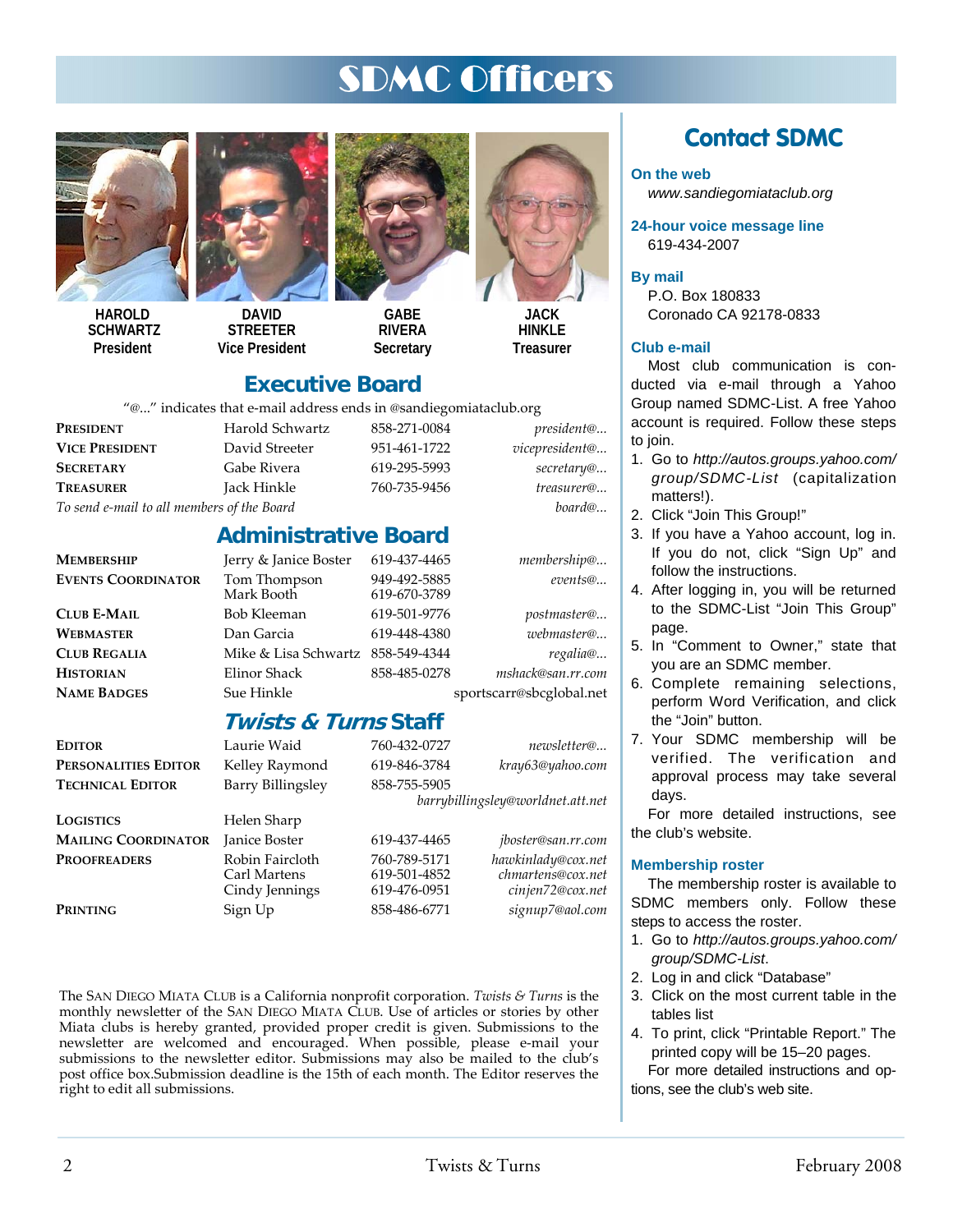# Membership Information

### **New Members**

As of January 15, 2008, 138 memberships are current (out of 261). Welcome to newest memberships – 5 since last newsletter:

| John & Terri Eberst<br>jeberst@san.rr.com                                       | San Diego | 2004 Titanium     |
|---------------------------------------------------------------------------------|-----------|-------------------|
| Steve & Susan Foster<br>wahoo_ss565@yahoo.com                                   | San Diego | 2006 Red Velocity |
| Dan & Sharon Malloy<br>dfmalloy@cox.net                                         | Poway     | 2006 Red True     |
| Duane & Jeanette Shortridge Valley Center 2008 Copper Red<br>dandishort@aol.com |           |                   |
| Mia Will<br>miawill@yahoo.com                                                   | Encinitas | 1997 Marina Green |

### **Monthly Meetings**

Our monthly meetings are a great opportunity to meet your fellow club p.m. to enjoy meals, snacks, or bevmembers, ask questions, and share erages while chatting with their Miata stories. Meetings are held on the friends. The informal meeting starts fourth Thursday of each month, ex-at 7 p.m. We guarantee you'll have cept in November and December fun.

We meet at the Boll Weevil restaurant, 9330 Clairemont Mesa **date:**  Blvd., in San Diego (between I-15 and SR 163). To contact the restaurant, call 858-571-6225.

Many members arrive around 6

# when we meet on the third Thursday. **This month's meeting**

**Thursday, FEBRUARY 22** 



### **Dues**

Dues are \$35 per calendar year, for either an individual or a dual membership (two members in the same household). Members who join the club in the first half of the calendar year (January through June) pay \$35 for their first year; those who join in the second half of the year pay \$20 for the remainder of the year.

### **Badges**

Have you noticed those engraved plastic name badges that other members wear? Would you like to get one?

Badges are available in colors to match your car. The cost is \$10 each for badges with safety-pin closures, or \$11 each for badges with magnetic fasteners. Prices include shipping to your home.

Sue Hinkle handles the ordering. Badge request forms are available at the Regalia table at monthly meetings and on the club's web site. All orders must be prepaid.



### **Our Mission**

The purpose of the club is to promote the enjoyment of, and enthusiasm for, one of the world's most exciting sports cars—the Mazda Miata.

Owning and driving a Miata is one of life's great pleasures, and adding the company and camaraderie of like-minded enthusiasts only enhances the experience. Won't you join the fun as we enjoy the beauty of San Diego County from the seat of a very special little roadster?

> **Let's have fun driving our Miatas!**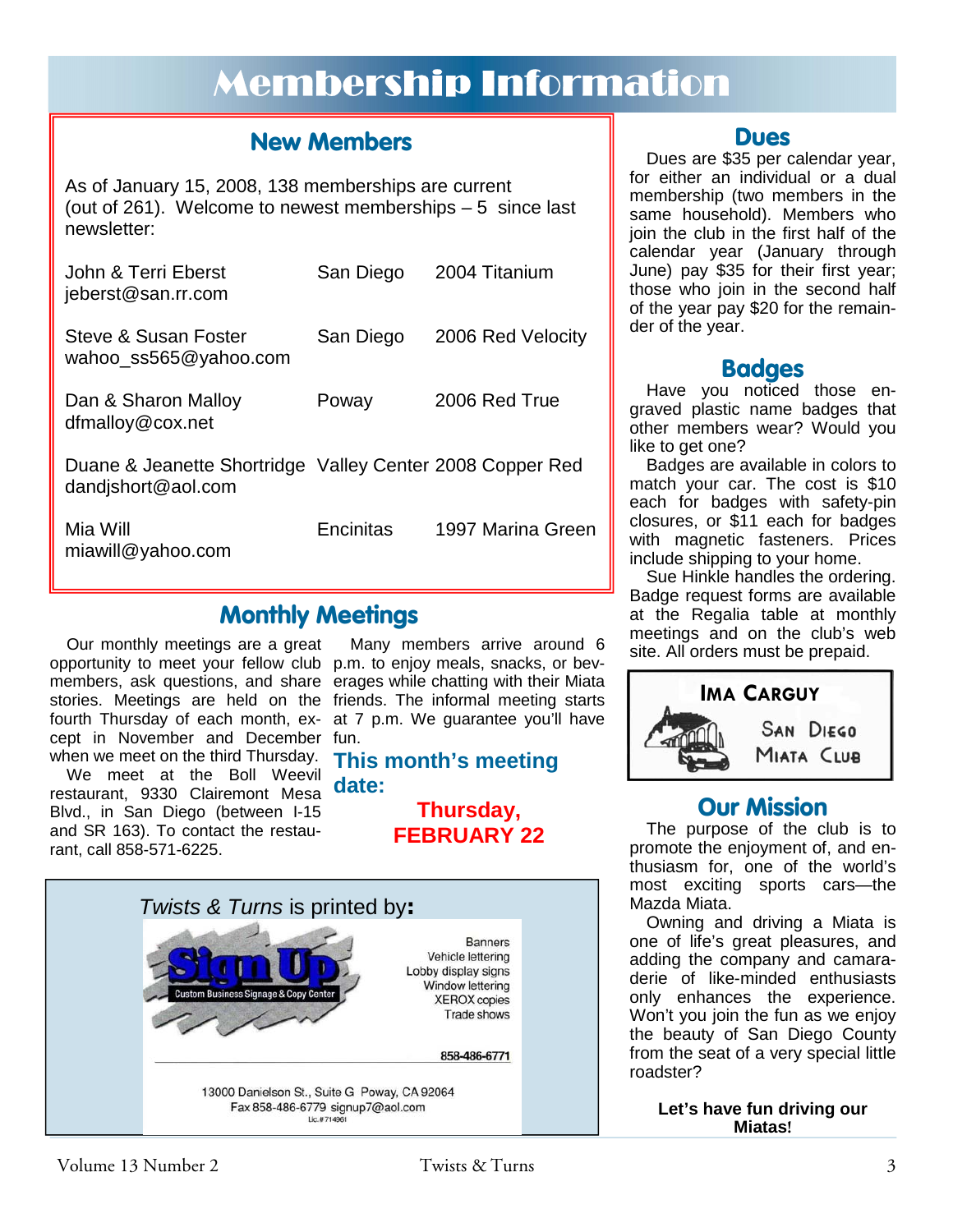# The Prez Sez

My message this month is shorter then usual as I submitted another article on a recent trip with several other Miata clubs.

 April we will have our annual General Meeting and Board elections. It's time for all of us to think about who we want to guide our Club for the following year. Maybe some of you would like to come forward and submit a biography about what office you are seeking and how you are qualified to fulfill those duties. We have four positions that are elected, namely, President, Vice President, Secretary and Treasurer. Nominations will be taken from the floor at our April meeting and elections will be held if two or more people are seeking the same office. If you wish to submit an

article about yourself please have it to the newsletter editor by the middle of March so it can be included in the April newsletter. The sooner the better.

 The Office of President will be open, as I am not seeking a second term.



Harold Schwartz

*(Continued from page 1)* 

 After our 3 1/2 hour guided tour, we stopped for lunch at picturesque Mexican Hat right along the San Juan River. After lunch, we decided we had just enough time to drive over to Four Corners and take our pictures standing in Utah, Colorado, New Mexico and Arizona. And of course we also took pictures of our Miatas driving around the "circle of four States".

 Sunday was a drive back to San Diego and as they say, back to reality. We had a great time. Zoom Zoom Zoom!

Right: Prez Harold and the Navajo Guide, Richard



### **REMINDER:**  Your **2008 membership application and dues** are due NOW! Your membership expired January 1, 2008.

As of January 15, only 138 out of 261 memberships have been renewed.

Please complete the application available on our website and return it to the club mailbox or Janice Boster as soon as possible!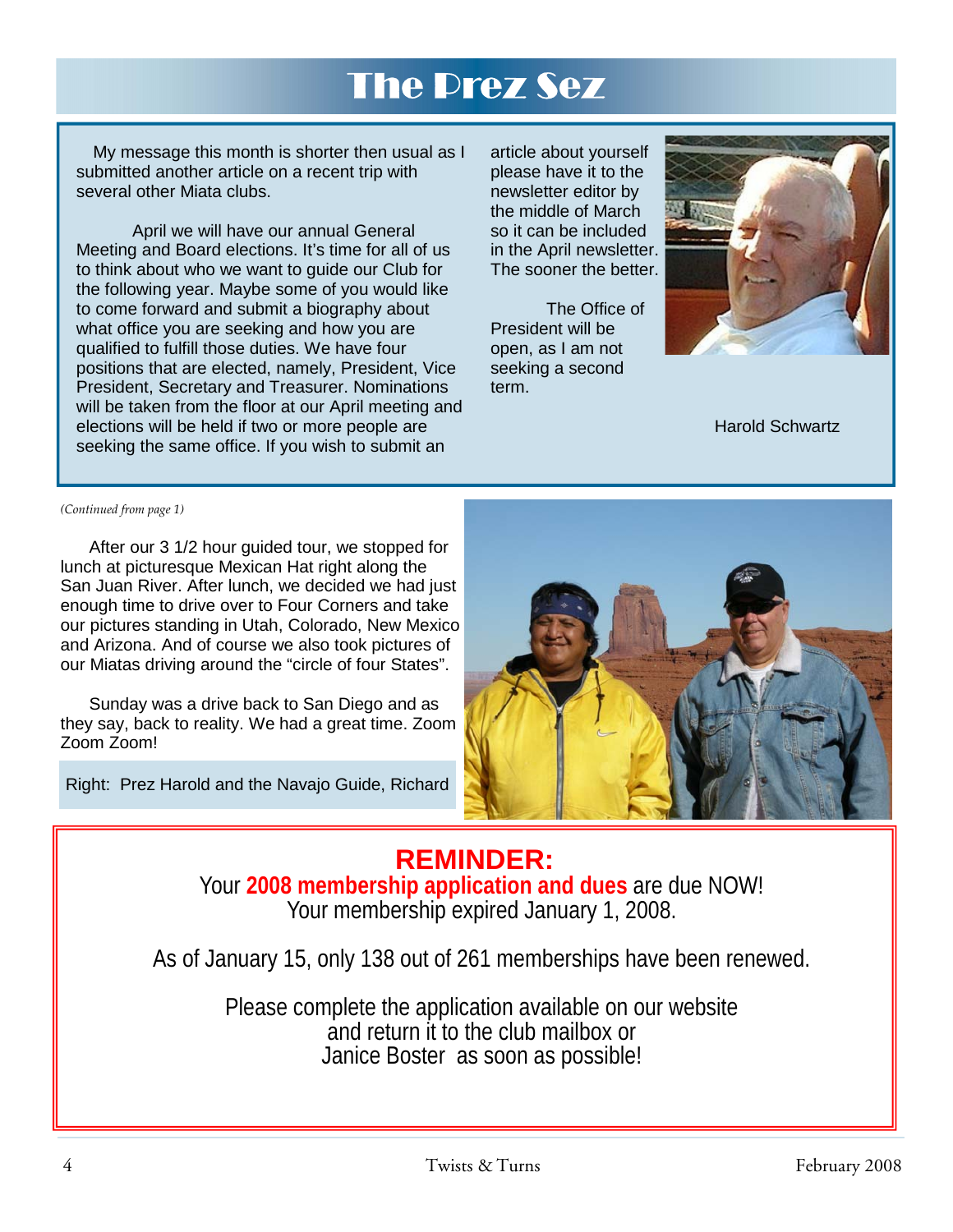# Coming Events



### **Scrabble for Scholarships**

### **Let's combine some Miata fun with an event that will benefit local youth!**

When: March 9, 2008 11 AM Start

Where: Meet at Westfield North County

How Much: \$40 per person, includes Scrabble entry, T shirt, Mexican buffet dinner, and contribution to the Scholarship Fund**.** 

**Introduction:** The Garons and a committed group of friends and family are planning a fund-raising rally on Sunday, March 9, 2007, **called "Scrabble for Scholarships".** To start out the fun, we will have a scrabble rally involving driving through some of San Diego's lovely back country. At the end of the rally, we will meet for a Mexican food buffet to finish the Scrabble game and give out prizes! The money raised will provide college schol-

arships for local youth soccer players.

**Rally info:** The rally will start at 10 AM on Nov 4. Meeting place will be at the Westfield North County shopping mall on Via Del Rancho Pkwy (just past the Macaroni Grill restaurant). At the start of the rally, each participant is given the rally instructions and 2 Scrabble pieces. At each checkpoint, participants receive more game pieces. At the end of the rally, they are given a list of words scored using the Scrabble-game scoring system. The person able to make the highest point word or words will be the winner!

**Background:** This rally is to help fund college scholarships started by Dennis and Maryanne Garon in their son, Gregg's name. As you may or may not know, Gregg died unexpectedly 2 years ago, at age 36. The Garons wanted to do something to honor his memory, and decided to start a small college scholarship. The scholarship is geared towards soccer players, who best demonstrate having a lot of heart and love for the game (not necessarily the best athletes and NOT the ones who will be getting athletic scholarships).

 The Garons have been involved in youth soccer since its inception in North County. Gregg played in the very first year of the Poway Soccer League, and continued in Penasquitos, when Dennis and Maryanne founded that league. Gregg loved soccer his whole life. In addition to playing, he followed local, US and international soccer – loved his Man U (England's Manchester United for the uninitiated); he coached his brother's team, his Mom's team one year (!), his son when he began to play. It is hoped that these scholarships can be given annually to deserving players.

### **Details:**

*Cost:* \$40.00 per person, with one Scrabble entry per car (but all will receive t-shirt dinner, and contribute to the scholarship). This amount covers the t-shirt, the dinner and leaves about \$18.00 each towards the scholarship fund. Checks may be made out to Gregg Garon scholarship fund, and tax I.D. numbers are available on request.

**There will be lots of prizes and trophies awarded at the buffet. We are welcoming other car clubs and/or individual enthusiasts—anyone who wants to support this worthy cause, so spread the word and invite your friends**!

 For further information, or to volunteer – donations or time: contact Maryanne Garon: 760-747-1115 or dmgaron@cox.net.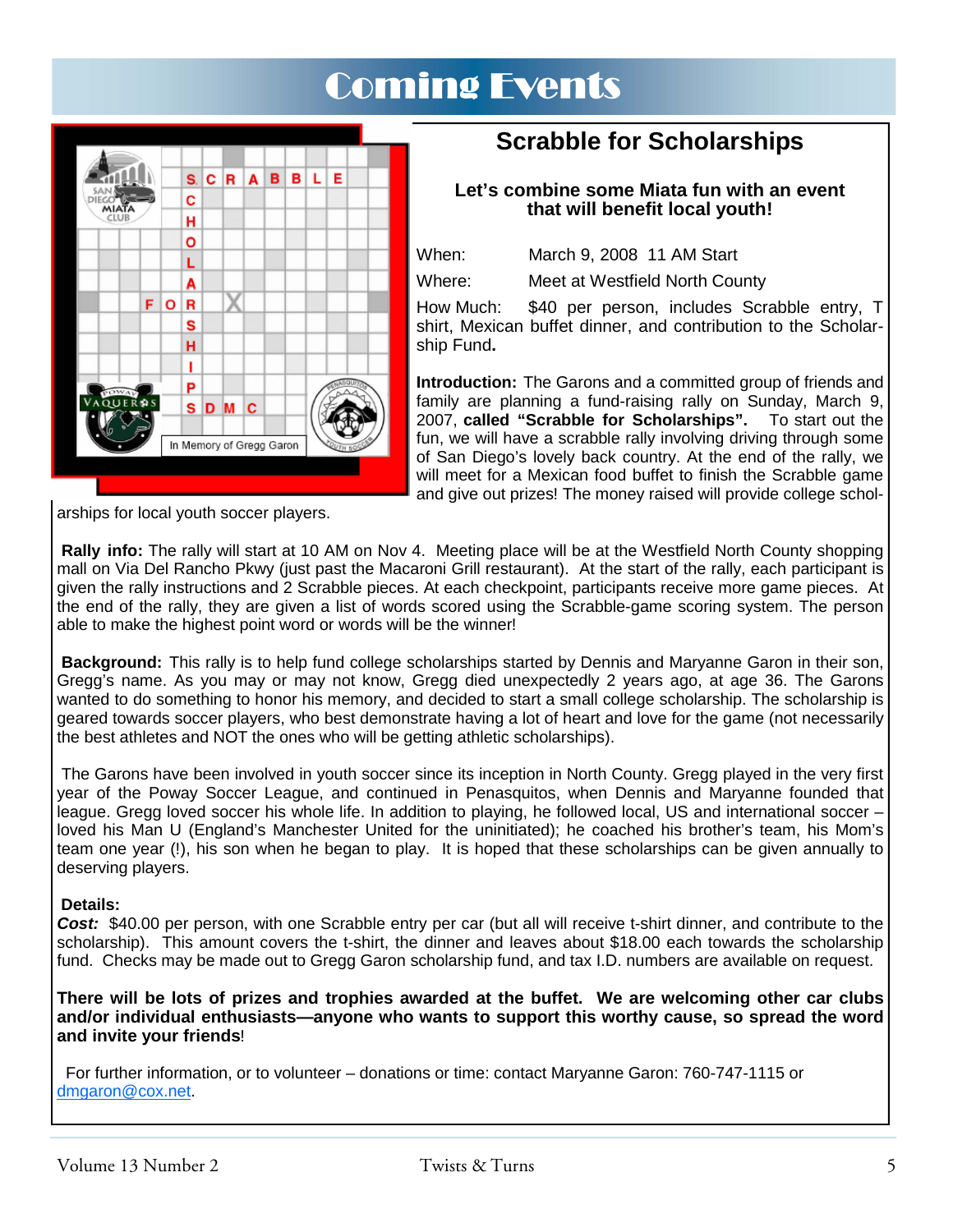# Coming Events

### **93 NOIR's Quinciata Run & Luncheon Sunday, February 24**

Les and Dyanna Smith request your presence for 93 NOIR's Quinciata Run and Luncheon on Sunday, February 24. Our Miata turns 15 this month, so a celebration is in order. Start time and location TBA at press time.

A Quinceañera, in Spanish-speaking regions is a young woman's celebration of her 15th birthday; a coming-out party. The closest equivalent in the English-speaking world

is the Sweet Sixteen or

the debutante ball at age 18.

#### **A Father's Lament… as his daughter turns 15**

Oh, she was so young and fresh when we first got 93 NOIR at age 10. Dyanna and I are not her first parents, but we've watched her mature the past few years … and suddenly she's turning 15 years old!

Naturally, I'm so proud of 93 NOIR. Her good looks have always attracted people's attention. Even a quick glance reveals that she is, don't get me wrong, rather "well-equipped." And while her sexy black bra protects everything up front, she frequently goes topless. She's been in a number of beauty contests, and has won awards in several (thanks, in part, to full body waxings). I remember one particular event when two male judges spent what seemed like an eternity peering at her. Round and round her they walked, their eyes dead-on, slowly scanning every inch of her. I even remember the quiet, under-the-breath comments they make to each other.

Truth is, 93 NOIR is a child of the streets; she's out all the hours of the night and day, and runs with a sizeable number of friends of all colors. A few are older, but a majority lack her level of maturity. It's a twisted, yet fun, group that likes to run hard and eat often.

Peeking out the window at home this afternoon, I see all those cars going by ... round and round the block. I was a kid once and I know what they're after … but they have to get past me first, and have always left her alone.

93 NOIR may be fifteen, but Dyanna and I still enjoy considerable quality time with her. She's the greatest!

### *THE SEARCH FOR MADONNA 2008*

It's time to start planning on attending Search for Madonna 2008—the adventure continues!

We have arranged with the Madonna Inn to reserve a block of rooms for May 3rd and 4th, Saturday night and Sunday night. You can start making your room reservations any time. Ask for Rebecca in group reservations and be sure to mention Miata Club so I can be sure that you are included in the group list so we communicate everything to you.

Because it has been two years, and there are people who do not know what the Search is all about, I will give you the basics for now.

- 1. We spend two nights at the Madonna Inn in San Luis Obispo. The Inn is unique, fun, and not cheap. Each room is different. Different in every sense of the word. Go to the website at www.madonnainn.com and have a look at the 109 rooms available.
- 2. The only reason to reserve early (the Madonna Inn charges the first night right away to reserve a room) is to get the exact room you want. Because of that, I have reserved "The Love Nest" for Laurie and I. Take a look. We love that room.
- 3. We will firm up the activities for our time up there, but historically we have had some driv ing, a wine tour, the Hearst Castle night tour, t he Morro Bay Car Show, and, of course, lots of EATING.

There is a new Miata Club in the area, appropriately named SLOMiata. We will be "playing" with them as well. There will be more details to come, but begin deciding which room you want and get your reservation in to get what you want. If you have questions at any time, be sure and ask. Steve and Laurie Waid swaid@cox.net or (760) 432-0727



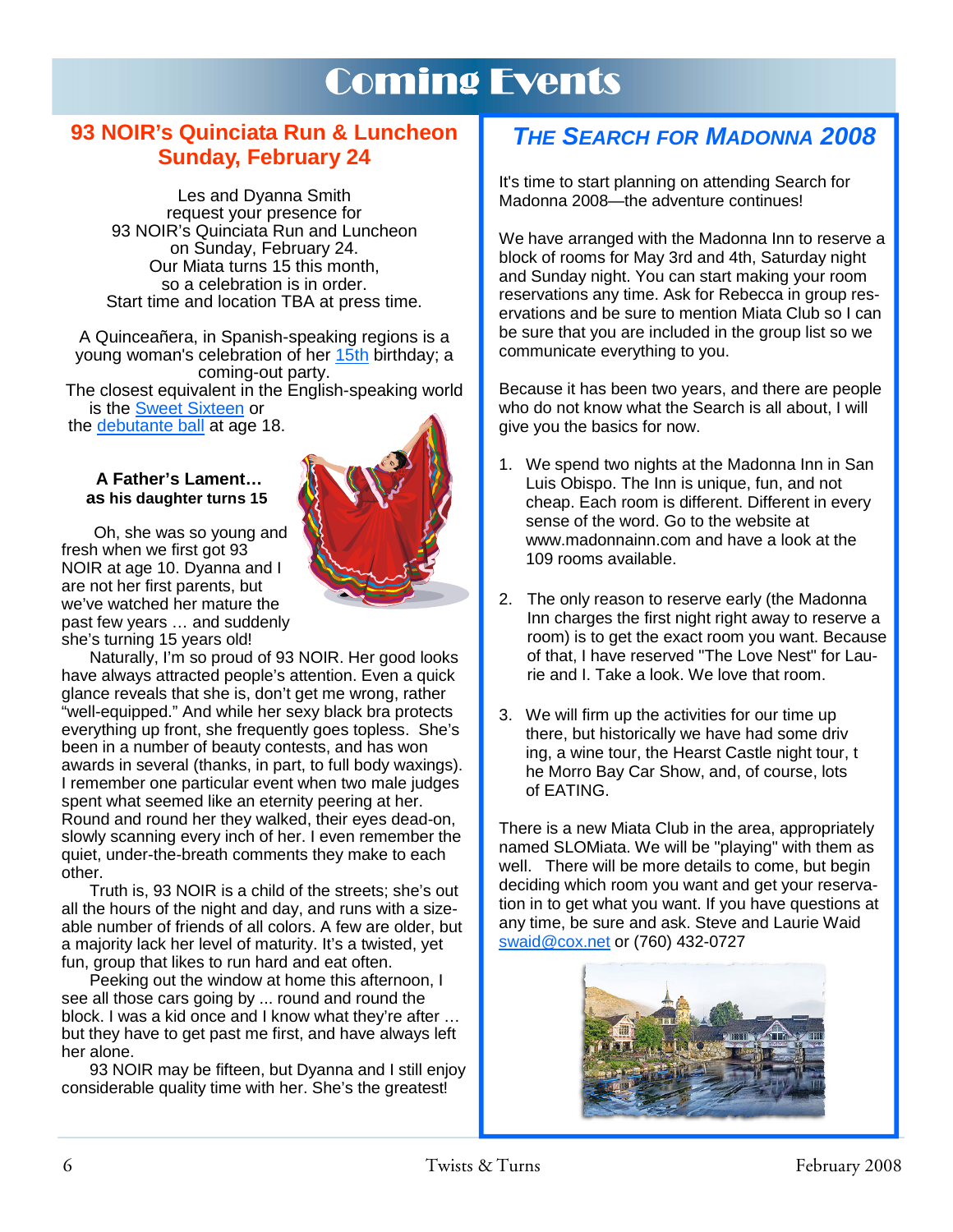# Member Discounts

**M** any vendors offer discounts to *Miata Club members. The club* does not endorse these vendors, but lists them as a membership benefit. Some *Miata Club members. The club does not endorse these vendors, offers may require you to show a current SDMC membership card.* 

*Businesses that wish to be listed must offer a discount from their normal retail prices to SDMC members. Listings are limited to five lines (about 30-35 words). Contact newsletter @sandiegomiataclub.org for more information*.

#### **Automotive Services**

**Allen's Wrench.** Mazda Master Technician. 1620 Grand Avenue, San Marcos. 760-744-1192. Discount: 10% (except oil changes).

**American Battery**. Miata batteries & all other batteries. 525 West Washington, Escondido. 760-746-8010. Contact: Jeff Hartmayer. Discount: Fleet discount on all products.

**Express Tire**. Auto repair, tires. 12619 Poway Road, Poway. 858-748-6330. Manager: David Dolan. Discount: 10% on parts and labor, including tires.

**Good-Win Racing LLC**. Miata intakes, exhausts, shocks, springs, & goodies from Racing Beat, Moss, and more. *www.goodwin-racing.com*. 858-775- 2810. Special club price on everything.

**Hawthorne Wholesale Tire**. Tires, wheels, brakes, and suspension. 877 Rancheros Dr., San Marcos. 760-746- 6980. Discount: 10%

**Just Dings Ltd**. Mobile paintless dent removal. 858-569-3464. Discount: 15%

**Kesler Customs**. Miata chassis braces, adjustable dead pedals, hide-away license plate brackets. Installation of aftermarket parts, fabrication, light welding. Ted Kesler, 619-421-8472. Special club prices.

**Knobmeister Quality Images**. 3595 Gray Circle, Elbert, CO 80106-9652. Joe Portas, *joe@knobmeister.com*. 303- 730-6060.

**Langka Corp**. Guaranteed paint chip and scratch repair system. Cleaning, detailing, and restoration products. 800- 945-4532. *www.langka.com*. Discount: 30%.

**Larry Dennstedt's Auto Repair**. 4283 41st Street, San Diego. 619-284-4911. Discount: 10% on labor.

**Lutz Tire & Service**. Alignment specialist, tires. 2853 Market Street, San Diego. 619-234-3535. Ask for Mike. Discount: 10% on parts (tires not included).

**Magnolia Auto Body**. Restorations, body work. 476 West Main Street, El Cajon. 619-562-7861. Ask for T.J. Discount: 10% on labor and parts.

**Porterfield Enterprises Ltd**. Brake pads, rotors. 1767 Placentia Ave., Costa Mesa. 949-548-4470. Discount: 15% on Porter-field & Hawk brake pads; \$10 off rotors; \$9.25 for Motul 600 brake fluid (1 pint).

**Smog Squad**. 3342 Rosecrans, San Diego. 619-223-8806. General Manager: Jose Munoz. Discount: \$10 on smog tests.

**Thompson Automotive**. Cool accessories for our cool cars; oil filter relocation kits, gauge kits, air horns, brakes, Voodoo knobs, & MORE. *www.thompsonautomotive.com*. 949-366-0322. Discount: 10%

**Tri-City Paint**. Professional detailing, pro-ducts, paint, airbrushes, car covers. West Miramar Area: 858-909-2100; Santee, Mission Gorge: 619-448-9140. Discount: Body shop pricing #CM6660.

**WheelStore**. Wheels, tires, suspension, alignment. 208 S. Coast Hwy., Oceanside. 760-967-1336. Contact: Joe Jordan. Discount: Wholesale price on tires; \$10 off alignments.

**World Famous Car Wash**. Complete professional car care. Complete detail, hand wax, leather treatment, free shuttle service. 7215 Clairemont Mesa Blvd, San Diego. 858-495-9274. Discount: 10%

#### **Mazda Dealerships**

**Chapman Mazda**. Phoenix. 877-684- 5803. Ask for John Mardueno. Discount: 20% on Mazda parts and accessories.

**Mazda of Escondido.** 760-737-3200. Discount: 20% on most parts; 15% on labor (not including smog certification).

**Westcott Mazda**. National City. 619- 474-1591. Discount: 15% on parts or labor (except oil changes).

#### **Other Services**

**Alarm 2000**. Residential and commercial alarm installations and monitoring. Free equipment with 2-way voice & free install. Buffy Hergenrader, 619-221- 0948. *b u f f y @ i o p e n e r .net*. Discount: No connection fee.

**Coldwell Banker Real Estate**. David T. Bryan, Realtor. 619-334-4625. *davidbryan@coldwellbanker.com*. Free market analysis. No transaction fees for SDMC members or referrals!

**Linsco Private Ledger**. Fee-based planner. Wealth management, estate, retirement, and investment planning. Free consultation and 15% discount on all fees. Hernan Hooker, BCE. 619-542- 0822.

Rosin & Associates. Attorneys at law. Accidents, insurance issues, general civil law. No recovery, no fee. Anita Rosin, *anita.rosin@rosinlaw.com*. 619- 543-9600. Discount: 10% on attorneys fees.

# **Classifieds**

*S2000,* 19,200 miles, all recalls performed, optional factory wind blocker, 2000 miles on Yokohama AVS-ES 100. 2nd owner for 3 years. Garaged, covered and NO RAIN - \$18,500/OBO Wife says the extra red car has to go. Rick Keach 619 702 8077

New Miata seat covers-still in box. color: Forest Floor (wood camo) design. Want to recoup what I paid \$195.00, they are custom for Miata. Please call Chris/Bev Turner 619-691-9800 or email: t42ne1@cox.net.

**Buying or selling your Miata or Miata accessories? You can do it for free on Miatamart—the Miata for Sale web site, run by SDMC member Rainer Mueller. Check it out at** *www.miatamart.com***.** 

**Classified ad space is provided at no cost to SDMC members only. Ads must include first and last names, telephone number, and e-mail address, which must agree with current club roster. Send ads to** *newsletter@sandiegomiataclub.org***. Ads will run for four months unless canceled, and may be revised and resubmitted.**